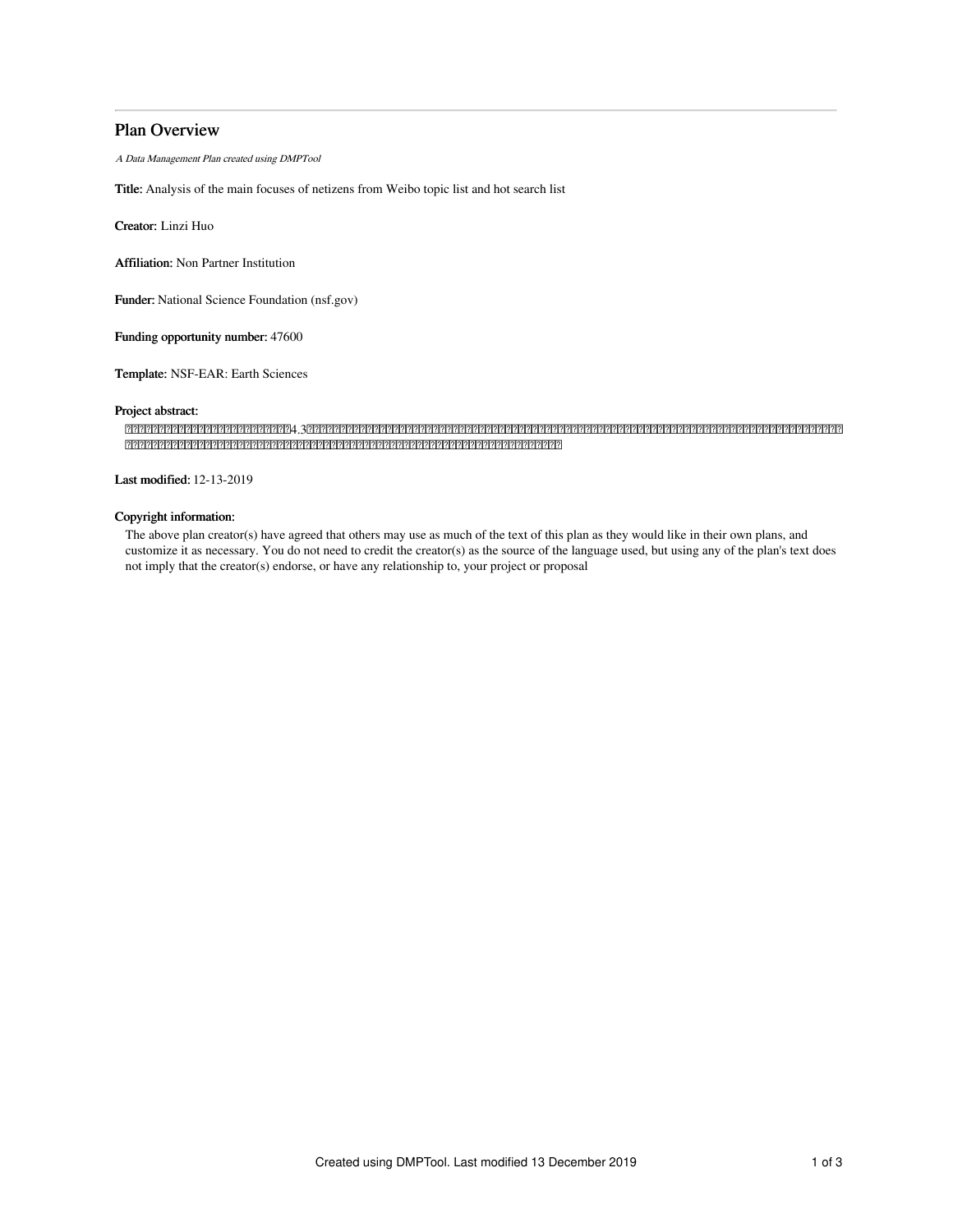# Analysis of the main focuses of netizens from Weibo topic list and hot search list

### Types of data

The Division of Earth Sciences requires that full data sets, derived data products (e.g. model results, output, and workflows), software, and physical collections must be made publicly accessible within two (2) years of final collection. 222222.csv2 12.csv 2222222222222222222 csv The data type is (.csv) Use the Octopus Collector to capture the rankings, readings, and tags of Hot Search and Topic Lists on Sina Weibo pages 12 times, and save them in .csv format; For subsequent data cleaning, the format is (.csv)

### Data and metadata standards

Standards to be used for data and metadata format and content (where existing standards are absent or deemed inadequate, this should be documented along with any proposed solutions or remedies). 2222222222222 ①(.rtf)  $(2)$ 222221 222222  $\cos 222222122221222212222$  $\Omega$ . 2012/2012/2012  $\Omega$ .  $\Omega$ . 2012/2012/2012/2012/2012 ④12.csv:12  $[212121212121212121212]$ **①2727222(.rtf)22222222222222222222222222222** ②(.csv) 12  $[1212121212121211]=1,2,3,\ldots,12$ 22 12

In the secondary folder Weibo topic:

① Data topic visualization (.rtf): The content includes the number of times on various topics, the line chart of each category in each category, the average ranking, the average number of readings, and the total reading pictures;

② Weibo topic 12 times list (.csv): The content is 12 times Weibo1 content.

③ Weibo topic statistics (.csv): 12 times on various topics

④ 12-time summary analysis of Weibo topics (.csv): category, number of times, total number of readings, average ranking and average number of readings for various topics of 12 times

In the secondary folder Weibo hot search:

① Data search and search (.rtf): The content includes pictures according to the number of hot searches, readings, discussions, and average rankings;

② Sorting of hot search data (.csv): 12 categories, times, total readings, average ranking and average readings of various topics.

The i-th data collection of the three-level folder  $(i = 1, 2, 3, ..., 12)$ :

The topic general list, Beijing topic local list, hot search list 1, and hot search list 2 are the corresponding categories, names, readings, rankings and other specific content.

#### Policies for access and sharing

It is the responsibility of researchers and organizations to make results, data, derived data products, and collections available to the research community in a timely manner and at a reasonable cost. In the interest of full and open access, data should be provided at the lowest possible cost to researchers and educators. This cost should, as a first principle, be no more than the marginal cost of filling a specific user request. Data may be made available for secondary use through submission to a national data center, publication in a widely available scientific journal, book or website, through the institutional archives that are standard for a particular discipline (e.g. IRIS for seismological data, UNAVCO for GP data), or through other EAR-specified repositories. Data inventories should be published or entered into a public database periodically and when there is a significant change in type, location or frequency of such observations. Principal Investigators working in coordinated programs may establish (in consultation with other funding agencies and NSF) more stringent data submission procedures.

2222222222222222222222

222222222222222222222222222222222115212091@bjtu.edu.cn222222

The data is fully public and can be used by any institution or individual.

The data can be obtained by sending: the subject of the email: hot search topic data on Weibo, and the email address is 15220091@bjtu.edu.cn

#### Policies and provisions for re-use, re-distribution

#### Policies and provisions for re-use, re-distribution, and the production of derivatives.

## 22222222222222222222222

Anyone and organization can reuse it and redistribute relevant data.

Plans for archiving and preservation of access